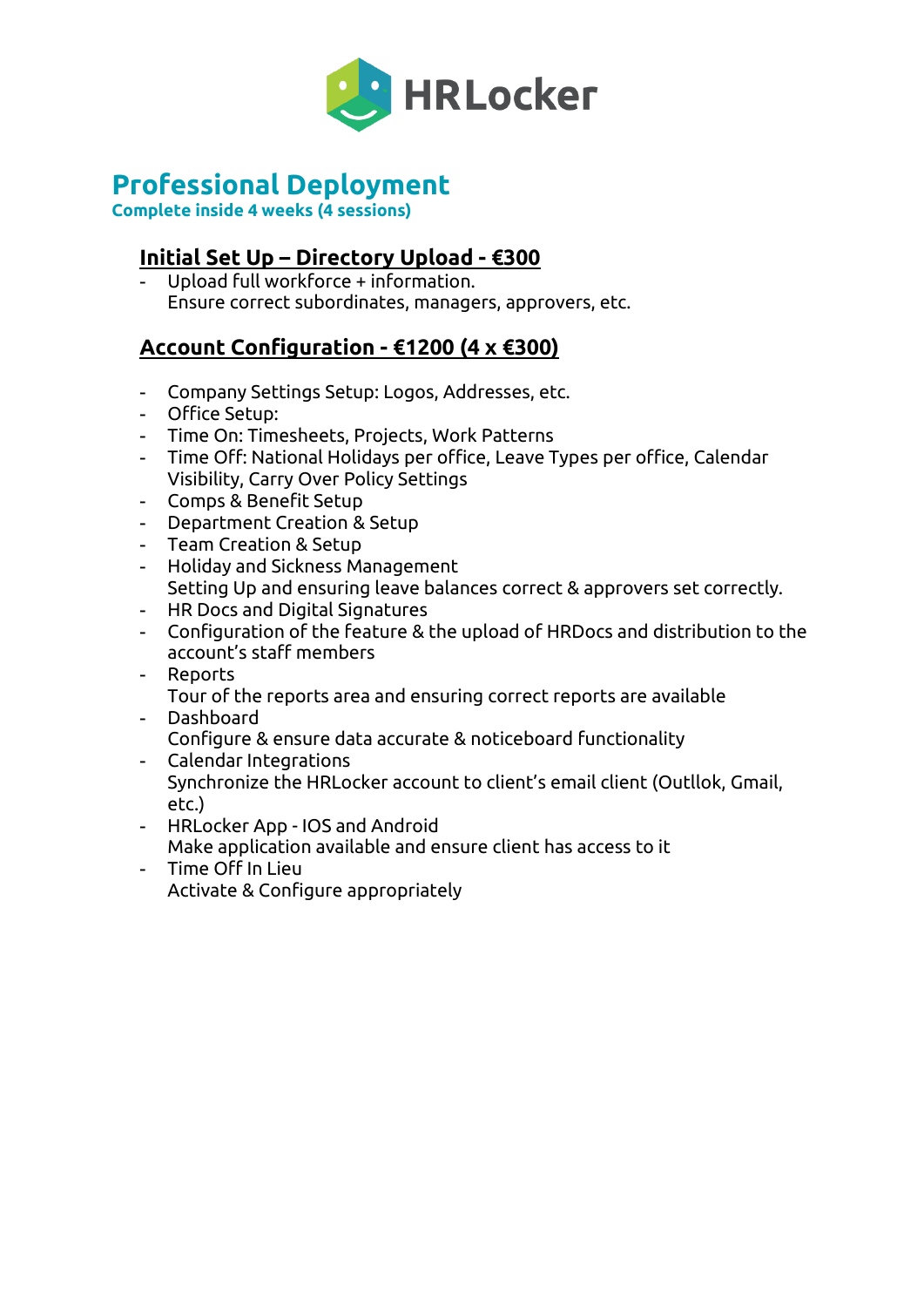

# **HR Professional Benefits**

- **CPD** Enable, Upload and Distribute correct CPD items across the workforce
- **RTR** Performance Management Enable & Configure access to RTR, set up RTR reviewers & enroll RTR participants.
- HRSupport Ensure client awareness to our HR support

**---------------------------------------------------------**

- **HRLocker ClockIn & Out App** Make application available and ensure client has access to it **---------------------------------------------------------**
- Account Manager Introduce Client & Customer Success

#### 4 Week Deployment

| $\overline{1}$ |  | 4 | 5 | 6 | $\overline{7}$ | 8 | 9 | $\mathbf 0$ | $\overline{2}$ | 3 | $\overline{4}$ | 5 <sub>1</sub> | 6 | $\overline{7}$ | 8 | 9 | $\frac{2}{0}$ | $\begin{matrix} 2 \\ 1 \end{matrix}$ | 2<br>$2^{\circ}$ | $\begin{array}{c} \begin{array}{c} \end{array}$ | 4 | $\begin{array}{c} 2 \\ 5 \end{array}$ | $\mathcal{P}$<br>6 | $\overline{7}$ | 2<br>8 | 9 | $\overline{\mathbf{3}}$<br>$\mathbf 0$ |
|----------------|--|---|---|---|----------------|---|---|-------------|----------------|---|----------------|----------------|---|----------------|---|---|---------------|--------------------------------------|------------------|-------------------------------------------------|---|---------------------------------------|--------------------|----------------|--------|---|----------------------------------------|
|                |  |   |   |   |                |   |   |             |                |   |                |                |   |                |   |   |               |                                      |                  |                                                 |   |                                       |                    |                |        |   |                                        |
|                |  |   |   |   |                |   |   |             |                |   |                |                |   |                |   |   |               |                                      |                  |                                                 |   |                                       |                    |                |        |   |                                        |
|                |  |   |   |   |                |   |   |             |                |   |                |                |   |                |   |   |               |                                      |                  |                                                 |   |                                       |                    |                |        |   |                                        |
|                |  |   |   |   |                |   |   |             |                |   |                |                |   |                |   |   |               |                                      |                  |                                                 |   |                                       |                    |                |        |   |                                        |
|                |  |   |   |   |                |   |   |             |                |   |                |                |   |                |   |   |               |                                      |                  |                                                 |   |                                       |                    |                |        |   |                                        |
|                |  |   |   |   |                |   |   |             |                |   |                |                |   |                |   |   |               |                                      |                  |                                                 |   |                                       |                    |                |        |   |                                        |

| Employee  | Deployment          | Deployment          | Deployment                  | Deployment  | <b>Handover</b> |
|-----------|---------------------|---------------------|-----------------------------|-------------|-----------------|
| Upload &  | Session 1 &         | Session 2 &         | Session 3 &                 | Session 4 & | Phase           |
| Structure | <b>Action Phase</b> | <b>Action Phase</b> | Action Phase   Action Phase |             |                 |

### **Additional Deployment Options**

#### **Single Sign On**

- Priced at: €24 per user per annum
- Requires additional number of sessions: Potentially 1 (€300)

#### **Data warehousing**

- Priced at: Starting at €1000 annually (dependant on discovery - frequency of use *(refreshing of data)* )
- Requires additional number of sessions: €800 1 full day

### **IP Whitelist**

- Priced at: €500 per annum